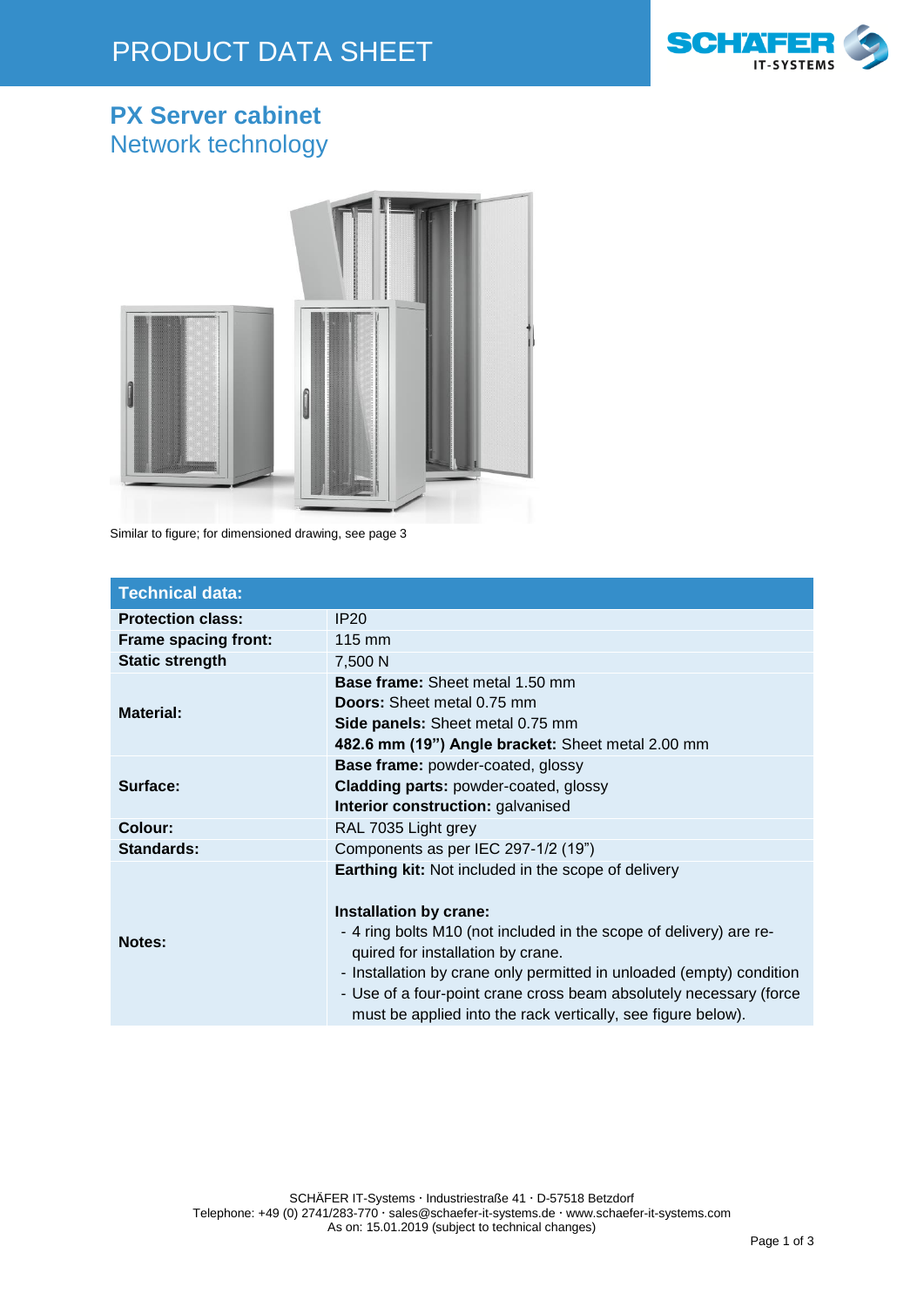### PRODUCT DATA SHEET



| <b>Scope of delivery</b> |                                                                                                                                                                                                                  |  |  |  |
|--------------------------|------------------------------------------------------------------------------------------------------------------------------------------------------------------------------------------------------------------|--|--|--|
| 1x                       | Base frame with lateral 25 mm raster perforation                                                                                                                                                                 |  |  |  |
| 4x                       | 482.6 mm (19") angle bracket with front square perforation for mounting cage nuts as per<br>IEC 297 d EIA                                                                                                        |  |  |  |
| 1x                       | Front door, with passive ventilation (Rv 3.8-4.5; free clearance 64.7%), internal, with 1-point<br>lock (sash fastener), pivot lever and lock EK333 (exchangeable against DIN profile half<br>cylinder $30/10$ ) |  |  |  |
| 1x                       | Rear door, with passive ventilation (Rv 3.8-4.5; free clearance 64.7%), internal, with 1-point<br>lock (sash fastener), pivot lever and lock EK333 (exchangeable against DIN profile half<br>cylinder $30/10$ )  |  |  |  |
| 2x                       | Side panels, bolted, internal                                                                                                                                                                                    |  |  |  |
| 1x                       | Top cover with cable entries at the rear (with brush strip) and on the side (pre-lasered, only<br>for width 800), pre-lasering for up to 6 fans                                                                  |  |  |  |
| 1x                       | Base section with cable entries, 19" plane completely open, pre-lasered on the sides (only<br>for width 800)                                                                                                     |  |  |  |
| 4x                       | Levelling feet M10x60 mm, with plastic base, hexagon SW27                                                                                                                                                        |  |  |  |
| 1x                       | Central earthing bolt                                                                                                                                                                                            |  |  |  |

| <b>Server cabinets</b> |               |       |    |                            |                               |                 |  |  |  |
|------------------------|---------------|-------|----|----------------------------|-------------------------------|-----------------|--|--|--|
| Width                  | <b>Height</b> | Depth | U  | Installa-<br>tion<br>depth | Cable entry from the<br>sides | Item no.        |  |  |  |
| 600                    | 1,200         | 1,000 | 25 | 747                        | -                             | B70 61210 332 2 |  |  |  |
| 600                    | 2,000         | 1,000 | 43 | 747                        | -                             | B70 62010 332 2 |  |  |  |
|                        |               |       |    |                            |                               |                 |  |  |  |
| 800                    | 1,200         | 1,000 | 25 | 747                        | ✔                             | B70 81210 332 2 |  |  |  |
| 800                    | 2,000         | 1,000 | 43 | 747                        | ✔                             | B70 82010 332 2 |  |  |  |
|                        |               |       |    |                            |                               |                 |  |  |  |

**Use of cranes**